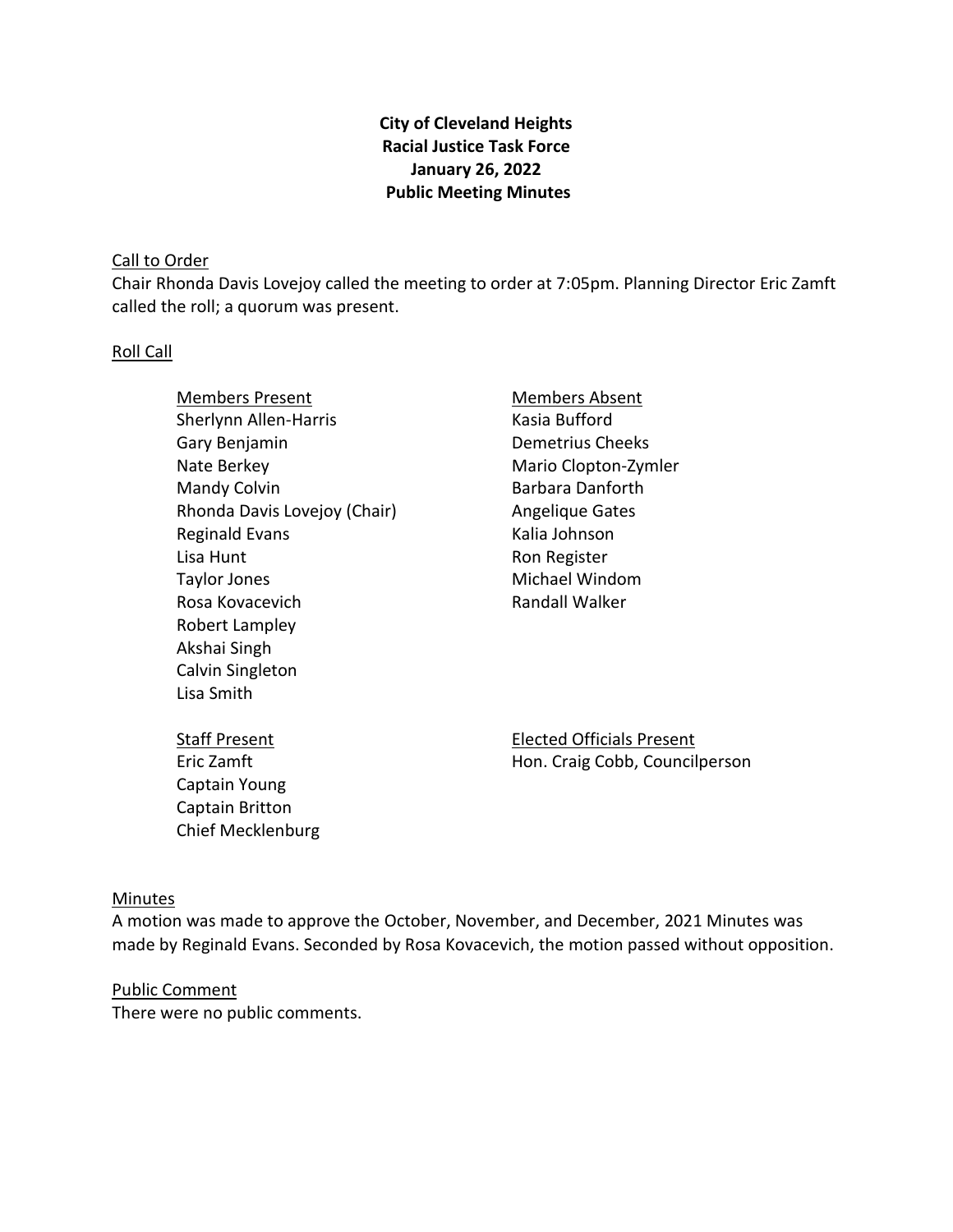#### Subcommittee Updates

#### Health & Education

Lisa Hunt discussed the subcommittee's recent meeting. They intend to expand on their action plan as a way to develop their written update. For example, the subcommittee is in the process of examining how the City and County are coordinating efforts to address the health needs of marginalized populations within Cleveland Heights. Mandy Colvin has been speaking with the County Board of Health. Their 2022 strategic plan is still in development. Their 2021 plan provides some data on Cleveland Heights. Mandy is working with County staff and their partners in order to extract more Cleveland Heights specific data.

Rhonda asked if the subcommittee envisions recommending that the City coordinates an annual health fair. Lisa responded that she envisions their subcommittee providing health indicators and that can help inform Council on issues affecting marginalized populations so that efforts can be targeted in order to improve health outcomes. Mandy said that the County seems eager to partner with the Racial Justice Task Force and that a health fair would likely be a good tactic.

Lisa added that in regards to education, the subcommittee is interested in examining in what all schools in Cleveland Heights, both public and private, are doing in order to advance social and racial justice. This could be an opportunity to engage youth and there are established groups of students that can be approached.

## Housing & Economic Opportunity Subcommittee:

Gary Benjamin, Rosa Kovacevich and Reggie Evans spoke about their recent meeting that included Judge JJ Costello to discuss evictions. Their impression is that the Judge is supportive of the subcommittee's efforts, including eviction diversion, eviction defense and settlement assistance and the rental disclosure form. They plan to discuss housing code enforcement and the "Novak Report" next month with staff from the Housing Department.

## Public Safety

Robert Lampley spoke about their most recent meeting and the quarterly report that they submitted. Robert also mentioned that he has been requested to speak to the Public Safety Committee of City Council in February.

Rosa Kovacevich spoke about efforts to coordinate small scale community discussions about the community's views on the CHPD.

Robert added that the Omicron COVID-19 variant has paused Police ride-a-longs and that they will resume wants the variant has subsided.